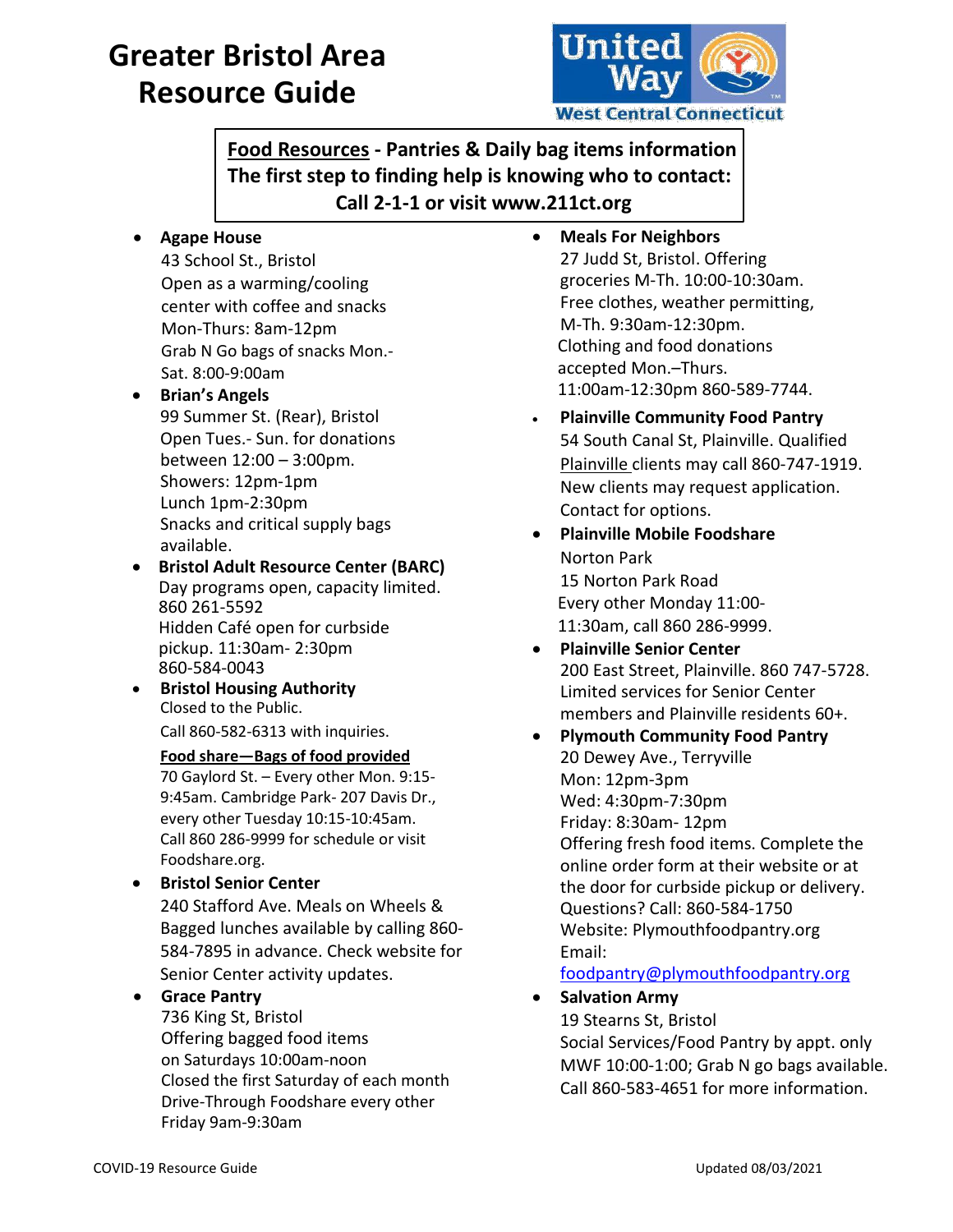# **Health Care and Informational Websites**

**Bristol COVID-19 Hotline:** 860-584-6253 or for information

www.bristolallheart.com

**Bristol Hospital COVID-19 Hotline**: 860-261-6855 <https://www.bristolhealth.org/>

**Bristol-Burlington Health District:** Bristol: 860-584-3000 Burlington: 860-626-7903 www.BBHD.org

### **Community Health Center**

395 North Main St, Bristol Call first for appointment (860) 585-5000 [www.chc1.com](http://www.chc1.com/)

### **Wheeler Clinic Family Clinic**

225 North Main St., Bristol 91 Northwest Dr., Plainville Mon – Thurs: 9:00am – 5:00 pm Call navigation team first for appt. 888-793-3500 For updates and information [www.wheelerclinic.org](http://www.wheelerclinic.org/covid-19)

**Optimum Mental Health Hotline**: **1-866-342-6892**

**Children's Pediatric Hotline: 1-833-226-2362**

## COVID-19 Alert

If you think you have been exposed to COVID-19 and develop a fever and symptoms, such as cough or difficulty breathing, call your healthcare provider for medical advice.

Source: [Centers for Disease Control](https://www.cdc.gov/coronavirus/2019-ncov/if-you-are-sick/steps-when-sick.html)  [and](https://www.cdc.gov/coronavirus/2019-ncov/if-you-are-sick/steps-when-sick.html) [Prevention \(](https://www.cdc.gov/coronavirus/2019-ncov/if-you-are-sick/steps-when-sick.html)CDC)

There is so much information available [online](https://www.wheelerclinic.org/news/covid-19) about COVID-19, and we encourage you to use the relevant links listed in this resource guide for reliable and regular updates. We cannot emphasize enough the need for the basics of

infection control:

- 1. Wash your hands regularly or use hand sanitizer,
	- 2. Avoid touching your face,
- 3. Maintain as much social distance as you realistically can from others, and
- 4. Stay home and call if you are ill (fever, cough, shortness of breath, or flu-like symptoms).

**Please practice social distancing-- 6 feet**

**STAY HOME -- STAY SAFE**

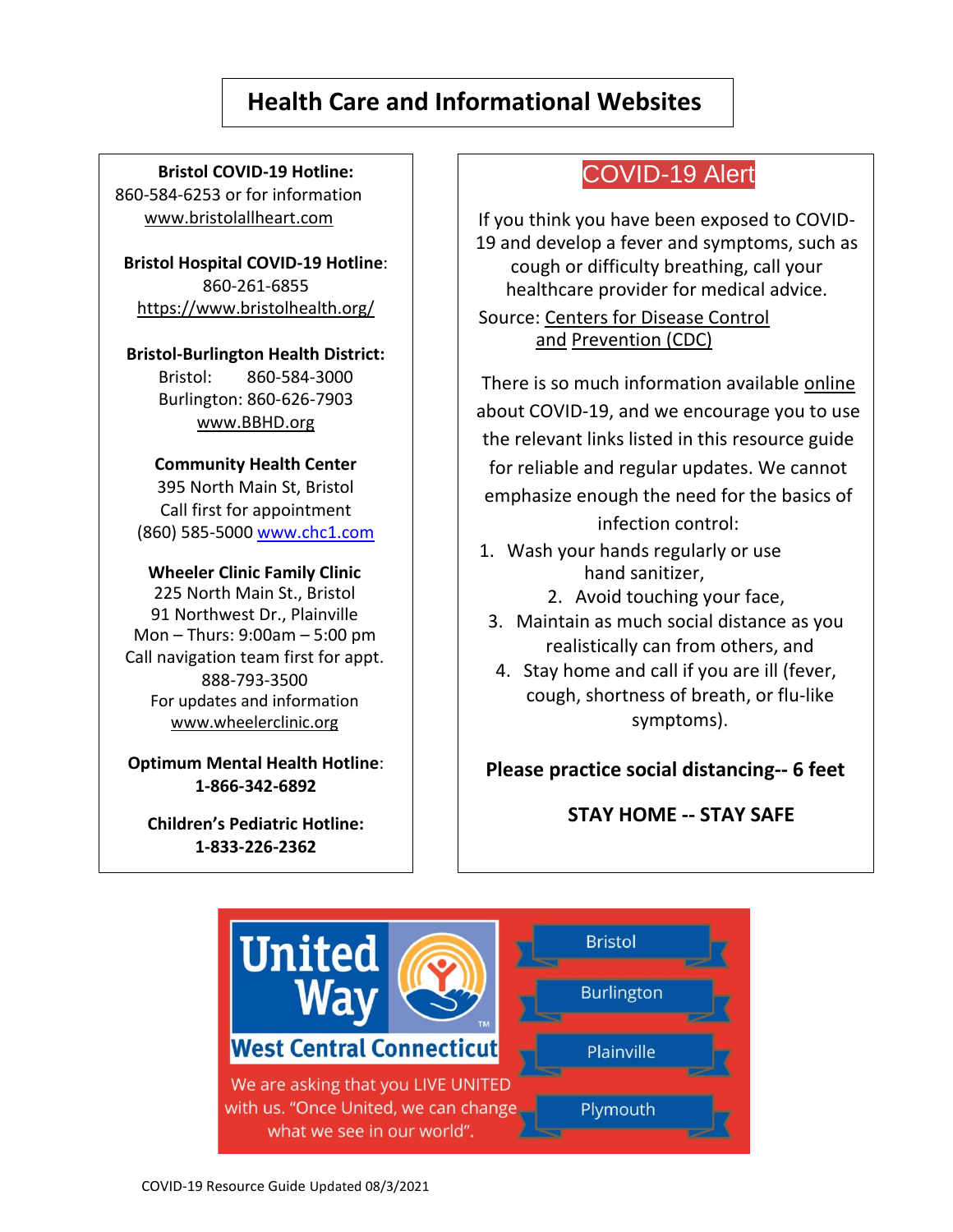# **Greater Bristol Area COVID-19 Resource Guide**



# **Family & Child Resources**

#### **Bristol Boys & Girls Club**

 255 West St., Bristol, 860 583-4734 Registration is open for licensed child care; before/after school and full day programs.

#### **Bristol Parks, Recreation, Youth and Community Services**

111 North Main St. and 51 High St., Bristol 860-314-4690 Visi[t www.ci.bristol.ct.us](http://www.ci.bristol.ct.us/) for updates and services.

#### **Bristol Family Resource Center**

Contact[: lindarich@bristolk12.org](mailto:lindarich@bristolk12.org) Follow on face book for updates and weekly activities

#### **The Parent & Child Center**

51 High Street, Bristol Essential services available by appt. call: 860-314-4690

#### **Plainville Social Services**

50 Whiting St., Plainville Call Town Hall for appt. 860-793-0221 x7406

#### **Plymouth Human Services, HRA**

80 Main Street, Terryville Call Town Hall for appt. 860-585-4028

#### **Wheeler Clinic Family Health & Wellness Center**

225 North Main St., Bristol 91 Northwest Dr., Plainville Walk-in appts. Mon. – Thurs. 9:00 am-5:00 pm Fridays 9:00 am – 3:30 om Call navigation team or for Telemed services 888-793-3500 Current updates, hours and information https://www.wheelerclinic.org/covid-19

#### **Veteran's Strong Community Center** Call for services and information, 860-584-6258